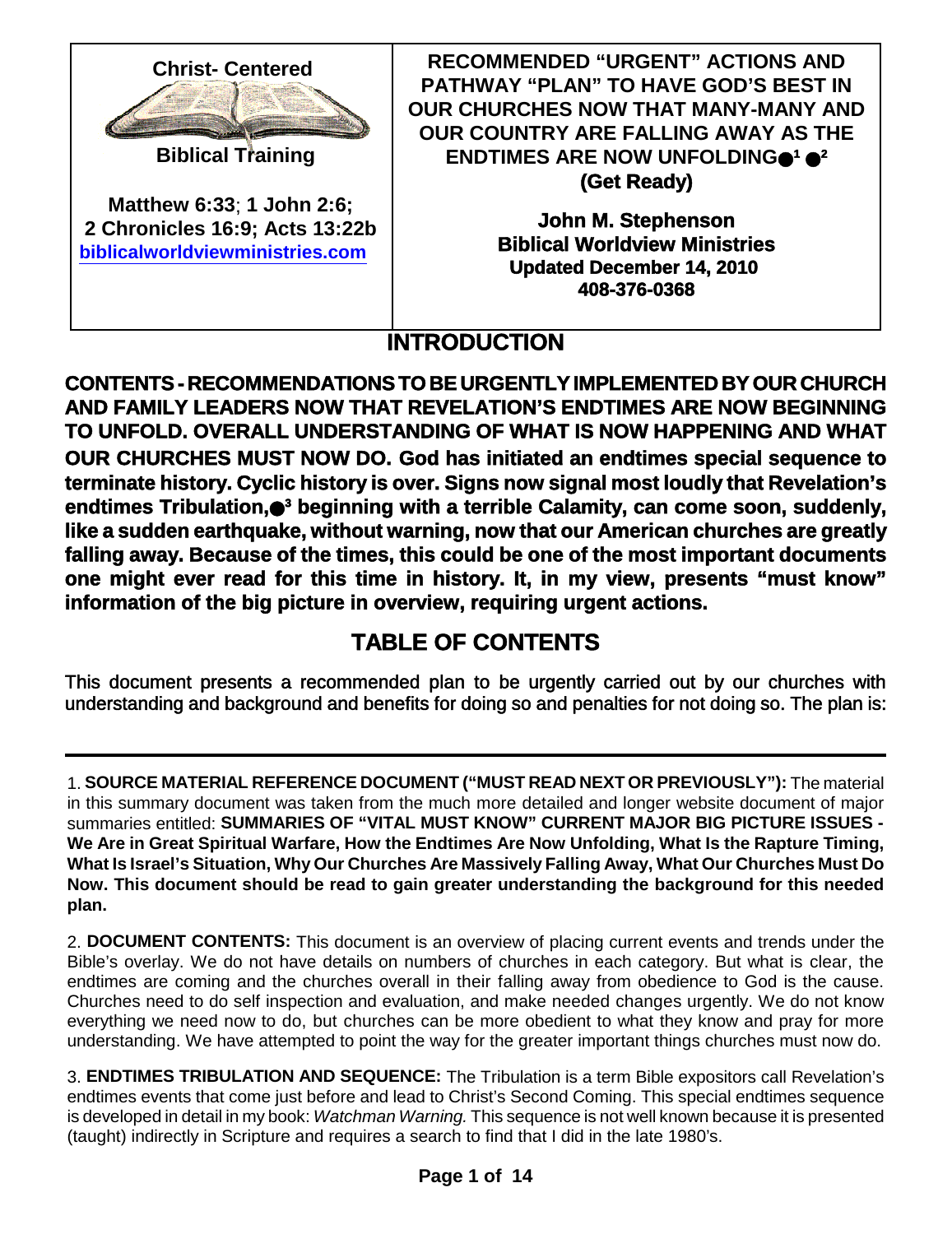**(1)** Recommendations (To Be Urgently Carried out by Our Churches Before Revelation's Endtimes Calamity and Tribulation Soon Come); **(2)** Our Current Situation; **(3)** Need-to-know Background; **(4)** Cause (Of Our Current World and Church Situation); **(5)** "Urgent Action" Solution (To Our Current Situation) Needed to Implement the Recommendations; **(6)** Benefits Gained (By Carrying out the Recommendations); **(7)** Cost Needed (To Accomplish the Recommendations): **(8)** Penalties If We Do Not Carry Out the Needed Recommendations); (9) Required Happenings Before Prophetic Events Can Occur; **(10)** Expectations; **(11)** Grieving; **(12)** Darkest Spiritual Period in History Coming; **(13)** "Please-Please;" **(14)** Source Document; and **(15)** Website Documents. **4**

Church and family leaders (all Christians) should prepare now for the soon-coming most difficult of times and also for having God's best as we enter eternity. (Those not now Christians should come to believe the Gospel. Church people will help you.) Have our church and family leaders (and all Christians) carry out the recommendations "urgently" implementing God's commands and requirements. Then we can have His best in these changing and soon-coming endtimes, in other most difficult times, and especially for eternity. Revelation's endtimes special sequence has begun. The listed items should be completed in only a few months (but less than one year) **<sup>5</sup>** before the endtimes Calamity and Tribulation very soon come. "Many" Scriptures teach "unambiguously" that the Church will go through the endtimes Tribulation. **The following sections, taken together, constitute a recommended plan for church and family leaders to urgently consider, adopt, and carry out in these most difficult times, with the penalties if the plan is not carried out.**

## **THE SUMMARY REPORT: RECOMMENDED ACTIONS TO BE URGENTLY CARRIED OUT**

### **1. RECOMMENDATIONS (TO BE URGENTLY CARRIED OUT BY OUR CHURCHES BEFORE REVELATION'S ENDTIMES CALAMITY AND TRIBULATION SOON COME):**

Recommended items to urgently carry out include: **(1)** train to bring our church people, especially our children and youth, to gain and work towards becoming maximumly mature in Christ-likeness, as God works in them. (We should work urgently to gain the maximum maturity we can have within the limited time remaining in freedom.) This training is in preparation for eternity (being eternity oriented) using

4. **INTRODUCTORY ASPECTS: Our current situation has "many aspects" to know and to integrate.** Having the needed Bible background understanding, we see the trends - the big picture. But we do not have detailed statistics of what is happening in all the areas, though we have snapshots. We present our view of the situation and what we now must do as churches and individual Christian families. Please read this entire document and then the longer Reference document with many more details. Both documents are a labor of love with a watchman warning to present what, in our view, our churches should know and urgently do to have God's best for now, the soon unfolding endtimes, and for eternity. You are encouraged to carry out the recommendations even if you believe differently, including for how the endtimes unfold. If you will do that recommended, your church and family will be more greatly prepared regardless for how the endtimes unfold. You will have more of God's best for eternity. **This report is for needed information. We cannot be responsible for what you do or not do. Please give the situation the most serious prayer**. **(Please overlook redundancy needed for the inter-related topics.)**

5. **TRAINING TIME SEQUENCE:** We can divide the training into two parts. The most critical, such as walking by faith with Christian-Life Relationship Principles, to be completed in only a very few weeks to a few months. The remaining most needed training to be completed in the remaining months to be finished in less than one year total (best to be less than six months). We can do additional training if we get more time.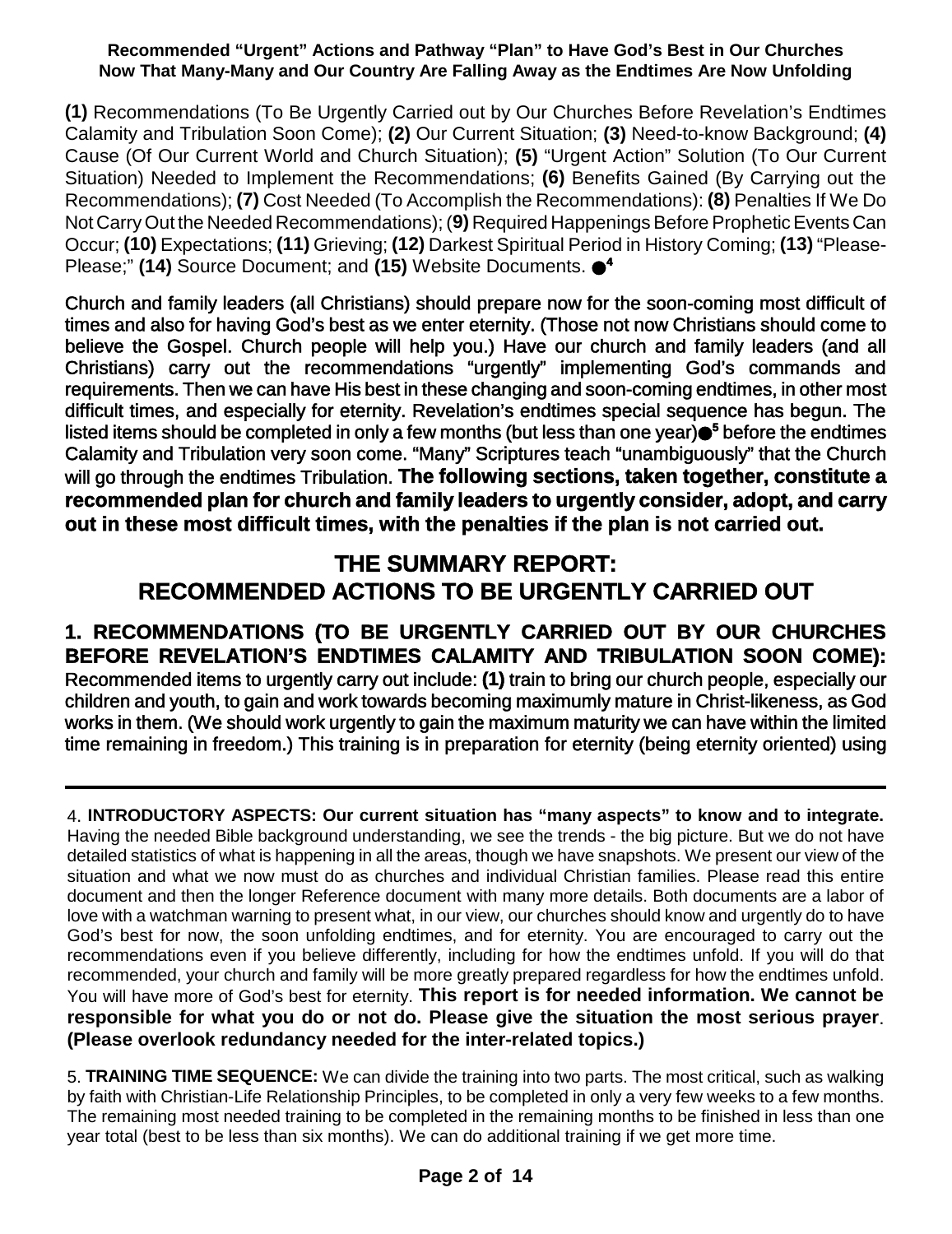God's Whole Counsel with especially Christian-Life Relationship Principles, not just working for Christian growth with limited training; **(2)** evangelize our local areas, including especially the children and the youth; **(3)** being filled with the Holy Spirit, have our church people sing with melody from their hearts using hymns and like music unto the Lord they love and serve to worship Him as the Bible teaches (avoiding, as you can, using loud rock beat music); **(4)** teach endtimes prophecy with the endtimes special sequence (how the United States is found in endtimes prophecy and how God is terminating history) and alert, warn, train, and prepare our people (including having several months supplies, food, water, gasoline, lighting, heating, etc.) with urgency for going through and experiencing the soon-coming endtimes Calamity and Tribulation. This is so they will not be caught blind sided by their coming and will stand strong without their falling away under the severe coming persecution; and **(5)** place our people into home mutual support groups (home churches) who live near each other for when our church doors will be closed. There most likely will be gasoline shortages, and power and communication outages.

**2. OUR CURRENT SITUATION: God has established the United States as His endtimes most favored nation by which He is now using in an endtimes special sequence to bring the endtimes and to terminate history. <sup>6</sup> The coming endtimes Calamity and Tribulation will begin when the "American" churches in God's most favored endtimes nation have sufficiently fallen away even though they are doing some good things. Signs signal this falling away has greatly begun. We are on the earth to become maximally mature in Christ-likeness. This is the main job of our churches so we can relate to and know God in His depth-breadth both now and especially in eternity. <sup>7</sup> Our churches over the years**

6. **ENDTIMES SPECIAL SEQUENCE**: We are now in the endtimes special sequence that is patterned after the ones God had with OT Israel as a most favored nation. We are now no longer in cyclic history. **One must know this sequence to understand how the endtimes will unfold and to know the signs that signal the Calamity and Tribulation are soon coming and the Rapture timing.** (The word, "Rapture," is not listed in Scripture. It is a word that Bible interpreters have adopted to mean the time when the believing church, composed of both believing Jews and Gentiles, is caught up to meet Christ in the air (in the clouds) at His second coming (1 Thessalonians 4:13-18).) The general sequence is: **(1)** obedience in God's most favored nation with great blessing (Deuteronomy 28:1); **(2)** warning and signs with disobedience; **(3)** a calamity that brings divine discipline for the disobedience under the rule of world government; **(4)** restoration to God, having repentance, after the completion of the divine discipline period; and **(5)** then the destruction of the world government. In these endtimes, the United States is God's most favored nation. God has blessed her with the greatest blessing much-much more than any nation in history. There are "now" many signs that signal her disobedience in the nation - especially in her churches. Leaders must learn these signs. The Churches and nation, with continued disobedience, will experience a terrible Calamity and go into the endtimes Tribulation under world government for divine discipline. Afterwards, the Church will be raptured with deliverance to Christ and to God. This will be followed by the destruction of the nations. Then, all will go to their eternal states - the Church to heaven and unbelievers to the Lake of Fire. This sequence is developed in detail in Chapter 5 of my book: *Watchman Warning*. The chapter by itself is on my website. It is summarized in the **Reference Document** and in our website document: *The Pattern View of Prophecy: The Many Doctrines of Prophecy Show Clearly the Rapture Will Come Post-tribulational and the 1000 Years During Christ's Second Coming.*

7. **SCRIPTURE TEACHES WE ARE TO MATURE OUR PEOPLE, NOT JUST USING AND/OR KEEP REPEATING MAINLY THE FUNDAMENTALS:** *Hebrews 6:1 Therefore leaving the elementary teaching about the Christ, let us press on to maturity ....* (See also *Matthew 28:19-20; Acts 20:26-27; 2 Corinthians 10:5;* (continued...)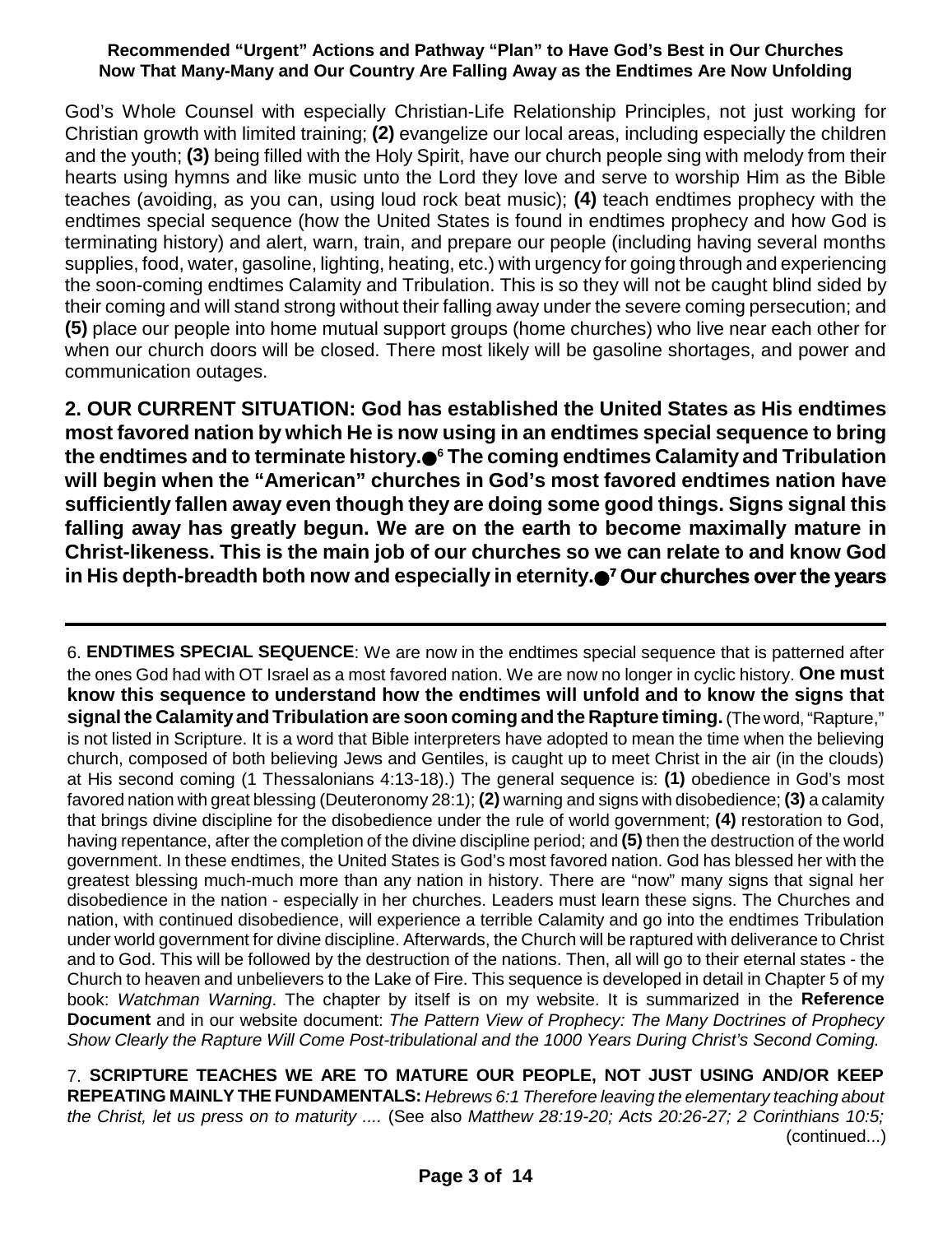**have had problems, but now things are "greatly" worsening.** Our churches are now being transformed to become the immature church with a loss of biblical intellect and with a most low plateau of biblical knowledge (low maturity). This result is happening at least by using but limited and most fundamental Bible training (no longer God's Whole Counsel) very (most) often now in the church environment of loud rock beat and similar loud music with a drum band. **<sup>8</sup>** Many churches preach more (even though it may sound great) in the horizontal to man than in the vertical toward God (a form of great compromise). **Their problem lies not so much with what they do preach (they teach good things), but with what they leave out of their preaching and teaching - the more in depth with the details are left outincluding applications and testimonyof what could and should be done, particularly to gain maximum maturity and to evangelize our communities with the true Gospel, especially the children.** Churches are not working sufficiently to maximumly mature their people (although working for Christian growth) and to adequately evangelize the children in the community. Churches using this action, disobey Scripture (God), even though many have good fundamental teaching with some having good foreign missionary and Awana programs.

Loud rock beat music and loud dominate drums are not found in Scripture. Thus, its use in our churches, it is not of God. They are of the world and part of Satan's endtimes plan. We should not use them. We, to honor and obey God, are to do and use only what is in Scripture directly and/or application. We are not to love the world or do or use the things that are in the world in our spiritual worship matters. (1 John 2:15: Do not love the world, nor the things in the world. If anyone loves the world, the love of the Father is not in him. Romans 12:2: And do not be conformed to this world, but be *transformed by the renewing of your mind, that you may prove what the will of God is, that which is good and acceptable and perfect.*) We are told to live as Christ lived (1 John 2:6). He only did what came from the Father as a source (John 5:30; 14:5-11). We are to live this way - now only from the Bible. We can only glorify and worship God, by obeying Him, with what comes from Him as a source what is in the Bible. The Bible tells us that when filled with the Holy Spirit, we are to sing melody with hymns from our hearts unto the Lord (*Ephesians 5:18-19: .... but be filled with the Spirit, speaking to one another in psalms and hymns and spiritual songs, singing and making melody with your heart to the Lord;*). Our Lord glorified His Father because He did what the Father asked (*John 17:4 "I glorified Thee on the earth, having accomplished the work which Thou hast given Me to do*). God the Father does not accept glory and spiritual things that come from us a source (*John 5:41*). When we do, such as using rock music with loud drums and with but limited training, we have sin. **<sup>9</sup>** We are doing what

8. **PRAISE MUSIC AND OTHER SERVICES**: There are also praise services with large congregations (with many as TV programs) where the singer sings loud and the preacher talks loud and simply. The congregation responds with motions and hand raising. Others teach in soft ways, also with large congregations. The teaching I have heard is most fundamental or on the wrong Pre-Tribulation Rapture. This limited teaching can help the falling away situation even though the Christian-life teaching is most helpful and good things are being done.

9. **LIMITED TEACHING:** Many times limited training may be all that leaders know how to do. But, they should (continued...)

<sup>7(...</sup>continued)

*Ephesians 3:16-19; 4:13; Colossians 1:28; James 1:24.)* (Over the years, although good teaching in some depth coming from the pulpit, being a satellite systems engineer, I wanted much more detail and more depthbreadth. I have felt that our churches were not committed, with excellence, to maximumly mature their people even though working for Christian growth. So this situation has been a long-term problem, but becoming worse now. This has caused me to study on my own, particularly on the subjects God has given me.)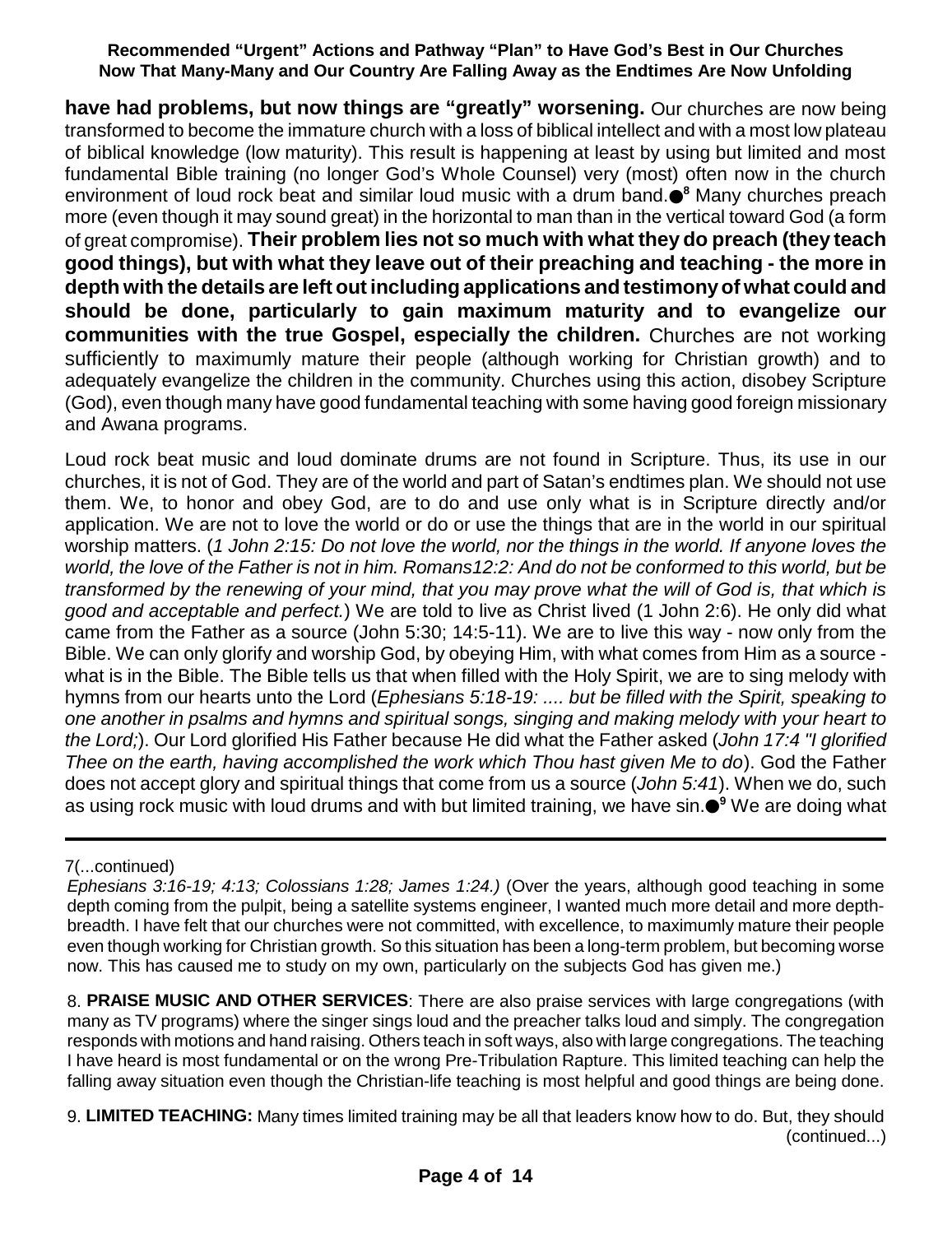we want, not what God wants. Not knowing everything of today's conditions, we must do all we can and know to do to obey God, wanting His best. We should search the Bible for all that God wants to become and to do. And then be sure we do it.

Many references (listed in the Reference document) show that rock music desensitizes listeners to the leading of the Holy Spirit and causes some health problems. Although there are exceptions, many young people now do not come out to Sunday and Saturday evening church functions and services. Many young people no longer attend church after going to college. Not appreciating God's Greatness, many of our young people have lost their (or never had) needed commitment to God and Christ. The music being loud rhythmic oriented (dominated) causes people to be more motion (entertainment) oriented than paying attention to the lyrics (not sing melody from their hearts unto the Lord).●<sup>10</sup> Over time, the trends are that almost no one will know the Bible including the Christian life and endtimes prophecy, in any depth. This is satanic strategy for the endtimes to help him win the spiritual warfare over our Lord Jesus (only our Lord Jesus can actually win). Christians, as stated, need a maximum maturity in Christ-likeness (they generally are not now gaining) in eternity to relate to and to know God toward His maximum. **We are here now on earth to gain this maturity so we can have a maximum relationship with God in eternity.** There is nothing else. God alone has all the perfection and truth that exists. Churches are now doing but limited evangelizing out in their communities, especially of the children. **<sup>11</sup> <sup>12</sup> Thus, doing limited evangelization of the children, because adults do as they learned as children, in time, the adult ministry will greatly decrease.** Thus, from Satan's perceptive, much of the elect may not be saved and much of God's work will not be accomplished. Churches do not realize, not knowing and/or not recognizing the signs that signal loudly,

9(...continued) teach all the depth-breadth they can.

10. **SOME CHURCHES: There are many types of churches today including those in the Emerging and Seeker-Friendly Church Movements (we will not discuss these movements).** Some churches are training with good Bible content without training their people to live the needed Christian life, do evangelism, and thus, gain maximum maturity. Other churches use the hymns and similar music, but many may believe the wrong Pre-Tribulation Rapture with the result they may not work toward maximumly maturing their people or prepare and train them to go through the Tribulation. The people in any churches that are not warned most likely will be caught blind sided when the Calamity comes that brings in the endtimes Tribulation. Do they train their people to do evangelism especially of the children? However, many church people study on their own and do more of what is right under God. You can do this. I do this.

11. **CHURCH ATTENDANCE:** Our pastors tell us that in Silicon Valley CA less than 10% of the people attend church anywhere. What percentage of these are Christians?

12**. MUST EVANGELIZE THE CHILDREN**: Statistics show that 85% of the people coming to Christ do so in the age range of 4-14. This means that only about 15% come as adults. This means that not evangelizing the children now at high priority, the number of new believers will decrease over time. This means less of God's work may be done. So not evangelizing the children is to implement key satanic strategy. This is essential for the endtimes from Satan's perspective because the population is now increasing exponentially. **This is one reason why Satan works to have the children and youth grow up listening to rock music so they will not have the spiritual insight to believe the Gospel, will not become mature in Christlikeness, and will not to want to become involved in God's work.** There are, of course, exceptions.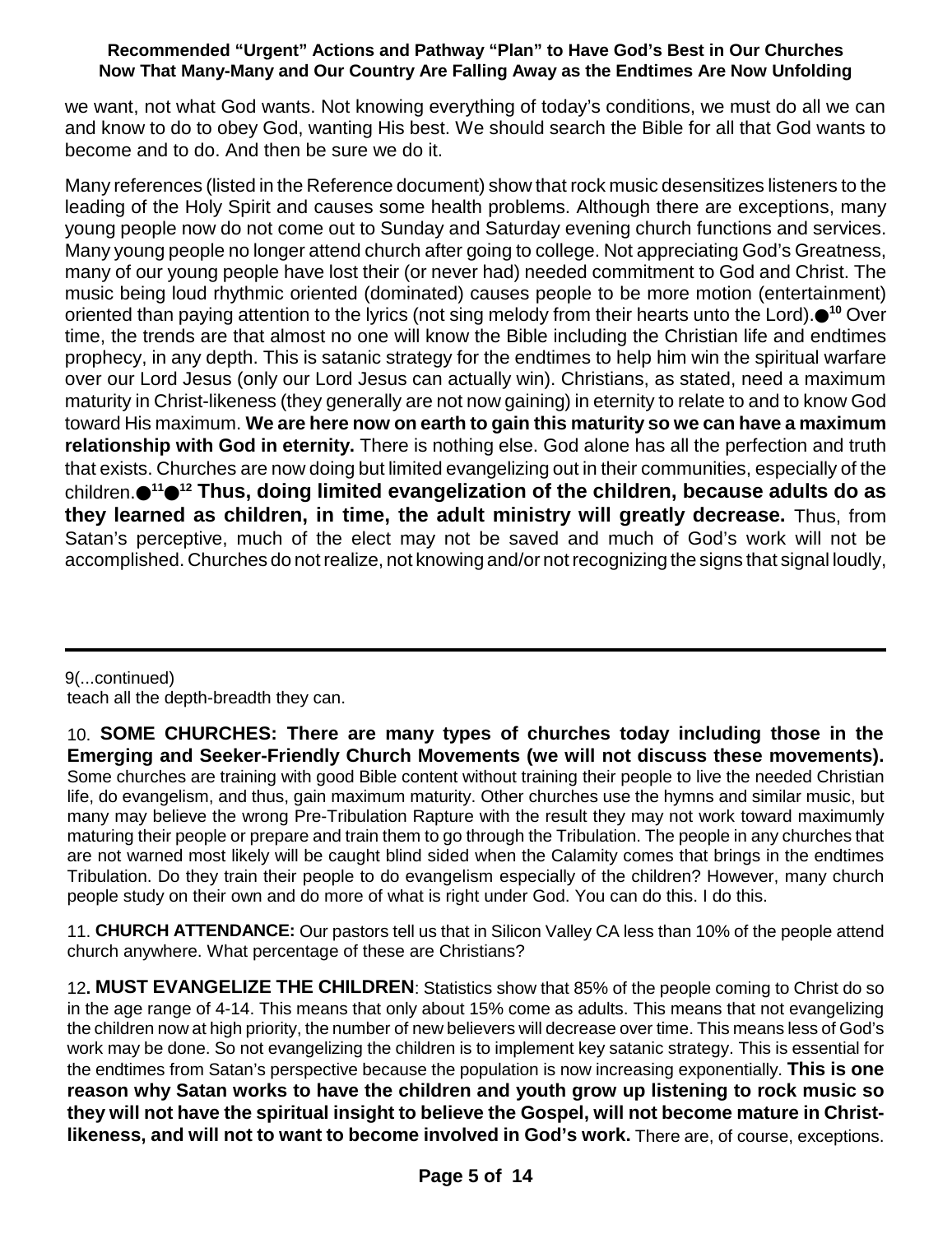they (US and world) will soon go through the soon-coming endtimes Calamity and Tribulation. **<sup>13</sup>**Thus, our church people, doing business as usual, will be caught blind sided, by not being alerted, warned, and trained. **<sup>14</sup> (Based on the current signs, the timing to the Calamity appears to be very short indeed, with only God knowing the time. We should warn, train, and prepare our people with urgency ASAP. Our churches will be caught blind sided if they wait for precise information that will never come on the Calamity timing before they begin to prepare. It does not hurt to be** prepared a few months or years early (it takes time to prepare). But to be one second too late!!)

**3. NEED-TO-KNOW BACKGROUND:** God, using Satan's initial disobedience, established a spiritual warfare between our Lord and Satan to develop the spiritual environment, both pro and con (such as the world, flesh, and the Devil), to bring people to Christ as Savior and to mature them in Christ-likeness to know and relate to God in eternity. Christ works to bring this about. Satan works to prevent it. If Satan can prevent one of the elect from believing and/or one of God's work from being accomplished, he will win the warfare and then rule over all people and angels forever. God using His most favored nations (of Israel and now the United States) are a central part of this warfare. Satan, using the warfare, works to bring strategies that will cause the endtimes Church in the favored nation now to fall away so the endtimes will come over which he will rule. **We must understand the spiritual warfare if we are to avoid implementing Satan's strategies in our churches, families, lives, and country. More details of the situation are presented next under CAUSE for our present circumstances. (See reference document for many more details.)**

**4. CAUSE (OF OUR CURRENT WORLD AND CHURCH SITUATION): In summary, the primary cause(s) of our current world situation is that manyof our American churches (in God's endtimes favored nation He is using to terminate history) now in the endtimes special sequence: <sup>15</sup> (1) not being eternityoriented, are not working to maximumly mature their people**

13. **SIGNS:** The signs in the United States today are similar signs that were in OT Israel just before world government troops invaded. They warn that calamity is soon coming that will place us in the endtimes Tribulation. Some of those signs, as examples, are "extreme" weather, great debt, increase in immorality, and a decrease in the knowledge of God's Word as are happening today. There are many more. See the reference document for a list. All church leaders must know and recognize the signs so they will take action.

14. **THE CHILDREN AND YOUTH SITUATION - LEADERS BE ALERTED: With the Calamity and Endtimes Tribulation soon coming, our current children and youth will have their lives** truncated. They will not live a normal life span like we adults have had. They will not be given **a second chance, not becoming adults, to receive the Gospel and gain spiritual maturity. Thus, we should evangelize and train them now to become mature in Christ-likeness with extreme urgency. We should involve them in doing ministry where they can see God using them. Of course, our adult lives will also be truncated. Children who have not yet reached the age of God accountability no doubt will be saved and will be given some minimum amount of maturity in Christ-likeness.**

15. **CAUSE: This falling away is based on the situation that our American churches do not appreciate God's Infinite Greatness such that they search the Scriptures for all God's wants us to become and do, and how we get there. And then do nothing else. They are attempting themselves (without their realization) to work all things together for their good, instead of trusting God in His Greatness to do it. This was the great sin of Satan.** Thus, they: **(1)** use rock music instead of hymns; (continued...)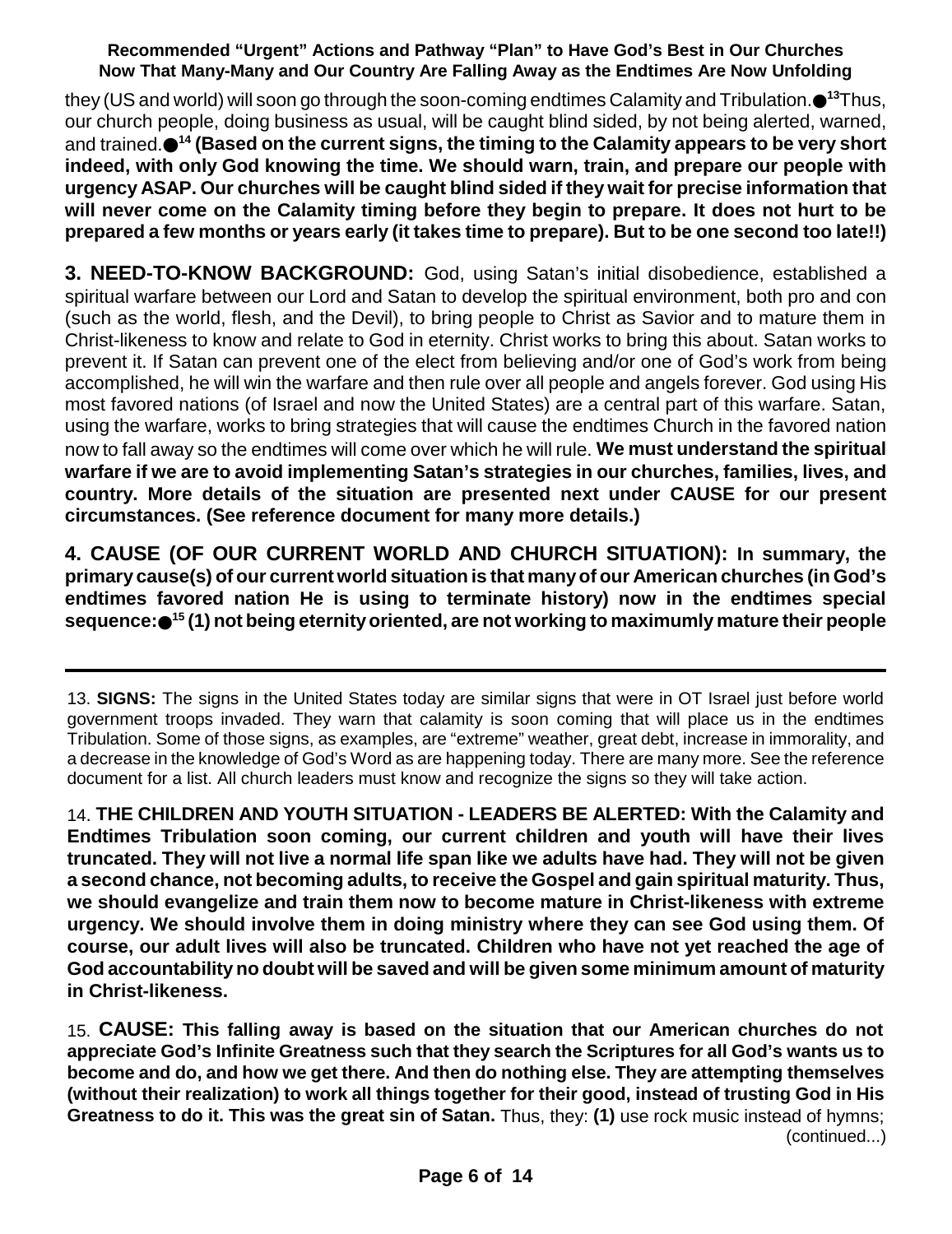**in Christ-likeness (they may not know the topics needed to mature their people); (2) are using the Devil's loud beat and like rock beat music instead of hymns for singing melody from the heart unto the Lord; and (3) are not adequately evangelizing the children out in the community. In doing these, they are not taking care of their own in priority over reaching new people and the youth who will attend. This is sin (***1 Timothy 5:8***).** Churches very often are mainly concerned for weekly events such as a sermon, choice of music, and the Sunday School. They are not so concerned where the country is going and working for eternal things beyond justification salvation. They are doing some good things. Being now in God's endtimes special sequence, the falling away of our United States' churches is the primary cause of our country falling away and of the Tribulation coming as a divine discipline on our churches and country. **Our churches are not eternity oriented to know that maturing their people to gain a maximum maturity in Christ-likeness is needed for eternity and is their main job. This has to be a priority over reaching new people, even though both should be done. 16**

Maturing our churches, our people will have greater obedience to God. Our churches generally do not realize that the maturity Christians have at death, they most likely will have forever, as indirectly taught in many Scriptures.●<sup>17</sup> But God in His Bible commands us to pursue maturity for whatever reason He has (thus, we have no choice, but we should greatly want to). Our churches generally do not realize or know: **(1)** they are to be "eternity oriented" so to maximumly mature their people; **(2)** they are in intense spiritual warfare so as to know Satan's strategies they and our country are implementing; and **(3)** that their disobedience, according to the endtimes special sequence, is causing the United States, as a country, to fall away. **<sup>18</sup>** Satan works to prevent some of the elect from believing and

16.**SOUND DOCTRINE:** Church leaders by teaching mostly fundamentals may no longer endure (know) sound doctrine as the Bible teaches (*2 Timothy 4:3*) will happen in the endtimes. They may no longer know how, with sufficient topics needed, to maximumly mature their people. They most likely will not know the topics that constitute God's Whole Counsel. They may know the doctrines intellectually, but do they have a testimony of "living out" the sound doctrines, placing their people in forms of on-the-job training? Thus, do leaders train with examples and personal testimony?

17. **MATURITY FIXED FOREVER AT DEATH**: Examples of Scriptures that signal our maturity is most likely forever fixed at death: **(1)**There is no sin in heaven; **(2)** We will no longer have our depraved natures by which we sin; **(3)** In heaven we will only have our divine natures which cannot sin, only receive leading from God; **(4)** The developing environment of the world, flesh and the devil will not be in heaven; and **(5)** The Devil will not be in heaven. Thus, the environment that God now uses to bring us to maturity in Christ-likeness will not be in heaven. In my view, we are not explicitly told about our maturity not increasing in eternity because God wants us to walk by faith-obedience to Him. Otherwise we might just walk by sight. God will lead us in heaven commensurate with the maturity developed in this lifetime in our divine natures at the time of death. Of course, God can (will) do things with us in heaven that we are not allowed to know now.

18**. CHANGE BACK AMERICA:** The only way America can be changed back to the nation under God we used (continued...)

<sup>15(...</sup>continued)

**<sup>(2)</sup>** work for numbers instead of maturing their own people, not being eternity oriented; and **(3)** do evangelism on their property with less out in the community. Not now training with God's Whole Counsel (a complete curriculum), they are guilty of the people's blood (*Acts 20: 25-26*). Thus, their actions do not glorify God, because God does not accept glory based on what we do from ourselves as a source. He only accepts what we do which comes from Him as a source. As Revelation teaches for the endtimes, it appears that the lukewarm church is now here with more and more churches becoming involved.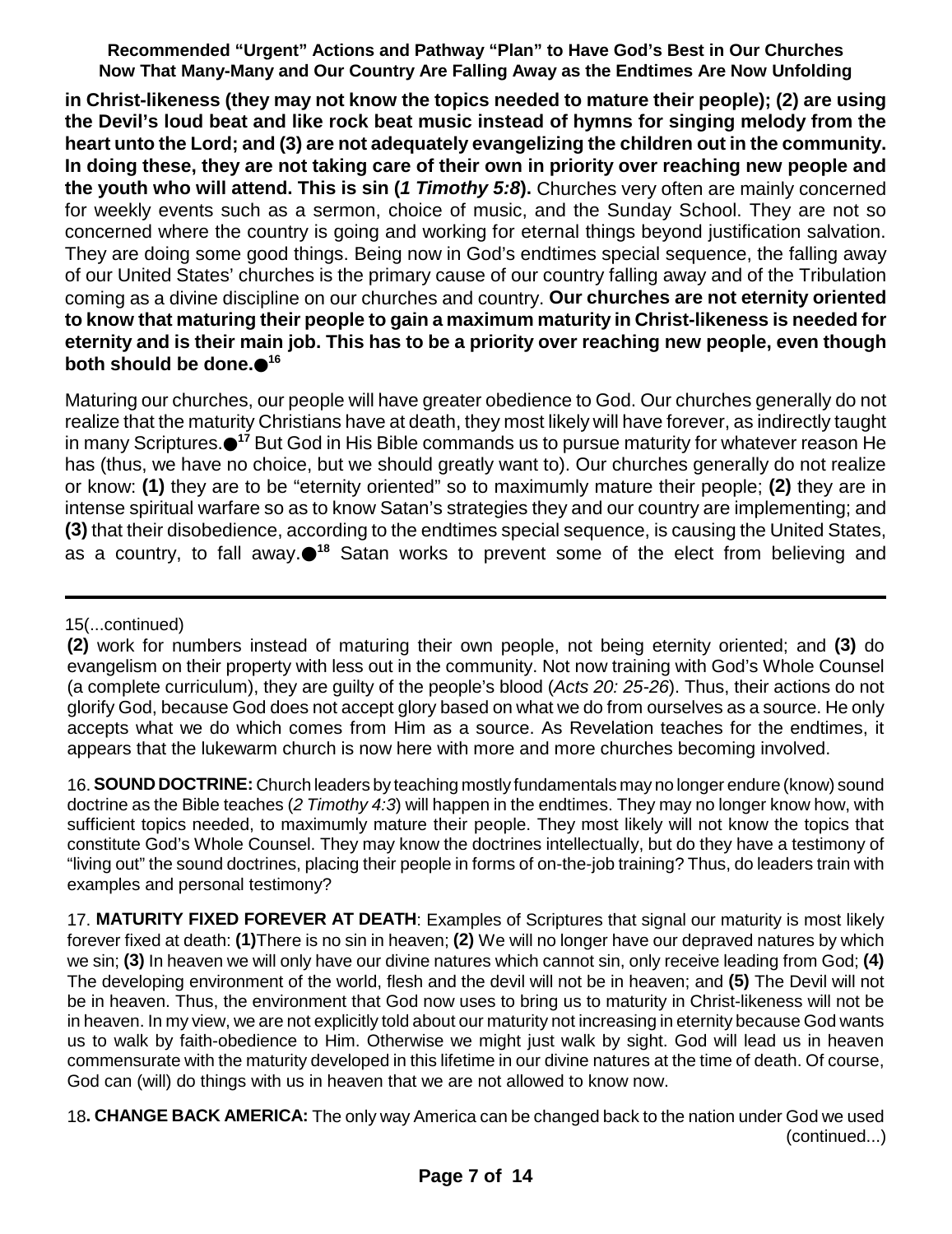accomplishing some of God's work. He must do this to win the spiritual warfare between Him and the Lord Jesus. Thus, unknowingly implementing satanic strategy, our churches are using the Devil's loud rock beat and similar loud like music with limited Bible training (much-much less than God's Whole Counsel and not sufficient of Christian-Life Relationship Principles) to draw the youth, resulting in not maturing their people.●<sup>19</sup> Our children and youth, as stated, are now growing up under rock music with but limited knowledge of the Bible and with limited commitment to God. Some no longer go to church after going to college.●<sup>20</sup> They now generally will not come to church unless rock and other type loud music is used. There are exceptions when parents keep their children and youth from the rock music. Then they go to the hymn services. Our church leaders are not doing the research to know the evils of using rock music and what is its source. **References show that the structure of loud rock beat music was used in Voodooism and the cults to call up evil spirits and demons. Rock stars use it. In my view, it is satanic and is being used for his purposes. When we use it, being sin, who are we actually worshiping?** Churches are working for numbers to gain the youth with their friends with priority over not adequately maturing their own people. This procedure of limited training (unless people study on their own, independent of the church, which people like me are doing - wanting to have and experience more of God's best) prevents our people from becoming maximumly mature in Christ-likeness needed to have a maximum relationship with God in eternity. It implements satanic strategy to help prevent the elect from believing and accomplishing God's chosen work. This procedure gives Satan more power for the endtimes. Many (or most) of our churches do not have a correct (or any detailed) view of endtimes prophecy. Many churches have not taught endtimes prophecy to their congregations for many years. Many may not know endtimes prophecy or have a prophecy view as a Church. This is satanic strategy.

#### **ManyBible interpreters, in our view, believe the wrongPre-Tribulation RaptureView. <sup>21</sup> <sup>22</sup> This is satanic strategy so that people will not have incentive to train to become mature and prepare**

#### 18(...continued)

to know and have is that our churches must have massive revival. This is because the falling away of our country is symptomatic of the cause of our churches falling away. But because they no longer endure sound doctrine in its many aspects, this is unlikely to happen. The Bible prophesies the endtimes will come.

19. **DRAWING TODAY'S YOUTH**: Our youth today very often will not come to church unless both rock loud music and limited training are used. In depth training can keep them away.

20**. ROCK MUSIC WITH THE CHILDREN AND YOUTH**: Satan is working so the children and youth will grow up with rock music in the family and church and thus, will not come to church unless it is used. It causes our youth to not learn the Bible in any depth. I ask them basic doctrinal questions they cannot answer. This greatly impedes their becoming mature and doing God's work.

21**. ERRORS IN PRE-TRIBULATION RAPTURE VIEW: The Pre-Tribulation Rapture view is not taught in the Bible. This view originated in 1825 AD by a Margaret MacDonald.** See our website reports under ENDTIMES PROPHECY: (1) *Summary Report: Interpretation Errors That Wrongly Help Establish the Pretribulation Rapture View* and (2) *The Pattern View of Prophecy: The Many Doctrines of Prophecy Show Clearly the Rapture Will Come Post-tribulational and the 1000 Years During Christ's Second Coming.*

22. **PRE-TRIBULATION RAPTURE VIEW**: Many Bible teachers believe wrongly they will miss the endtimes Tribulation by the Rapture. This view is not taught in Scripture. Regardless of beliefs, one should warn and prepare for going through the Tribulation. Many doctrines teach "unambiguously" that the Church will go through the Tribulation. They refute the Pre-Tribulation Rapture view. Thus, the Bible teaches a Post-Tribulation Rapture View. (See reference document for doctrines.)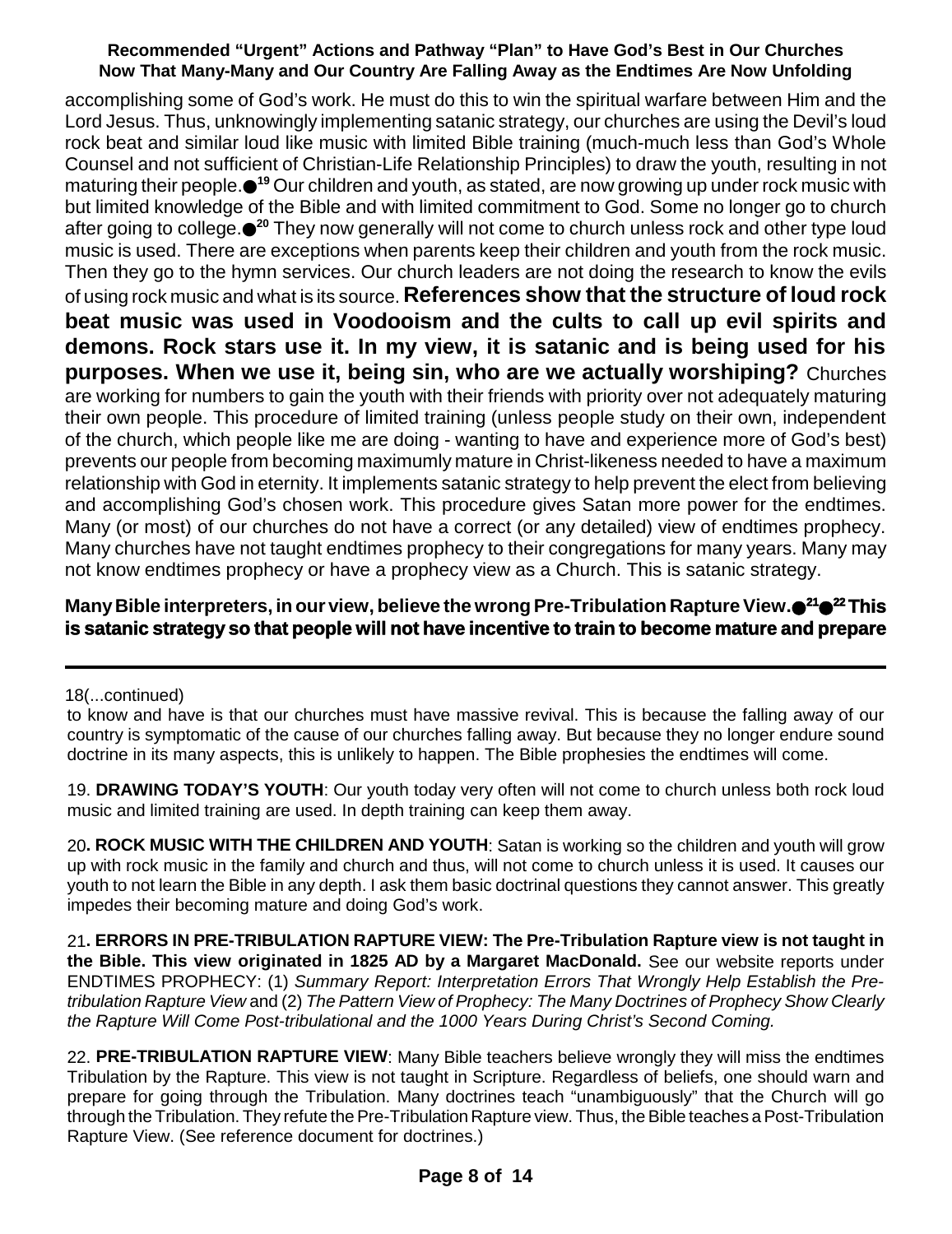**for going through the endtimes. Thus, they will be caught blind sided. Those who believe this wrong Pre-Tribulation Rapture View must believe Christ has two groups in the Church period - Israel and the Church. <sup>23</sup> The Bible teaches only one group, the Church, consisting of both believing Jews and Gentiles.** Believing in two groups (satanic strategy) impedes one from knowing the main reason we are here is to become maximumly mature in Christ-likeness and all believers, both Jews and Gentiles, are part of Christ's Church. This tends to reduce ministry. Our churches, as presented, do not know and/or recognize the signs that now signal the soon-coming of the endtimes Calamity bringing the endtimes Tribulation the Church will go through. **These times will come like a sudden earthquake, without warning, apart from the signs and the watchman's warning. Our churches, not prepared doing business as usual, will be caught blind sided. This document brings an endtimes watchman warning.**

**5. "URGENT ACTION" SOLUTION (TO OUR CURRENT SITUATION) NEEDED TO IMPLEMENT THE RECOMMENDATIONS:<sup>24</sup>** (See the source reference document for detailed inputs): Before the Calamity and Tribulation come, **<sup>25</sup>** begin "urgently now" to train our people, including our children and youth, to: **(1)** know endtimes prophecy and be warned and be prepared for the soon coming endtimes, knowing what they will experience in the Calamity and Tribulation; and **(2)** become maximumly mature in Christ-likeness to the degree they can, with the time remaining, as God works in them, using a version of God's Whole Counsel **<sup>26</sup>** especially including Christian-Life Relationship Principles. **<sup>27</sup> This training must include what to do, how to do it,**

23**. PRE-TRIBULATION RAPTURE BELIEVERS**: **Suppose you are wrong about not going through the Tribulation and you do not warn and prepare your people? Churches should prepare their people for going through the Calamity and Tribulation regardless of their prophetic view in case their view is wrong.** Otherwise, they will be caught blind sided. People holding this view must also believe the Tribulation is exclusively Jewish. Revelation teaches it is all nations in characteristic (Revelation 9:7-14).

24**. PROPHECY:** Because the Bible teaches that in the endtimes, our churches will no longer endure sound doctrine (2 Timothy 4:3) and that the endtimes with the Tribulation will soon come, very few churches most likely may carry out the **"URGENT ACTION" SOLUTION for the RECOMMENDATIONS.** However, from our love of our church and our Lord, we want to encourage "many" to carry out the **"URGENT ACTION" SOLUTION.**

25**. REVELATION'S SEQUENCE:** See my book *Watchman Warning* for the detailed sequence of Revelation with the seals, trumpets, and vials.

26**. TOPICS IN GOD'S WHOLE COUNSEL**: Leaders should know and have computer recorded the list of topics that constitute God's Whole Counsel needed to live out in the Christian life and have become mature in Christ-likeness as God desires. Recording the topics allows them to update their list when they learn more and allow others to read them. We can share with each other.

27. **CHRISTIAN-LIFE RELATIONSHIP PRINCIPLES:** I have taught Christian-Life Relationship Principles for many years in the Sunday School, seminars, and in home groups. I have many ppt charts for training on my website. Leaders should know the needed topics (or search the Scriptures for them) needed in the training. See our website report: *Keys to Becoming Mature in Christ-likeness In Godly Relationship Living* for information on Christian-Life Relationship Principles. See also our document: *Summary Document: Signs, Characteristics, Beliefs, and Practices of Being or Becoming Highly Mature in Christ-likeness* for a list of topics to become mature in Christ-likeness or show we have much maturity in Christ-likeness. There are many, no doubt, we do (continued...)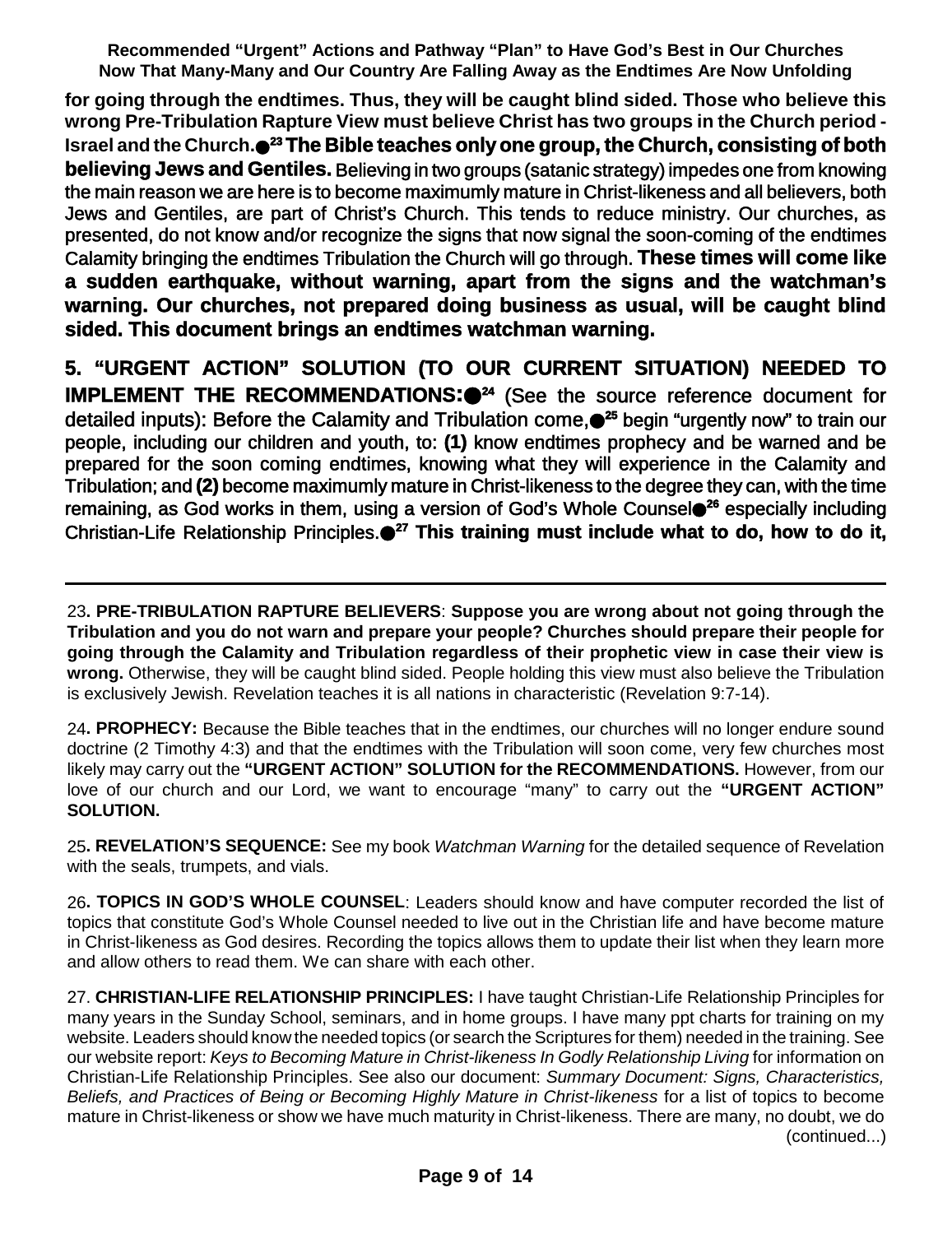**examples for how to do it, testimony for how the teacher did it, and some form of on-the-job training. It should include helping to do God's work that includes evangelizing the children especially in the community (outside the church property). (Being trained especially how to walk by strong faith "before" the Tribulation comes and what we will experience in the Tribulation, our people can gain more maturity in the Tribulation by standing strong by faith, without falling away, under great persecution with martyrdom and know what is happening to them. Those not trained with Christian-Faith Doctrines and how to walk by faith will very likely fall away under the Tribulation's great persecution.)** Elders and pastors should greatly emphasize the training need and attend themselves if they want their people, including their youth, to come, including to seminars and special training sessions. This negative action results from our youth being associated with the effects of rock music that limits their commitment to Christ (there are exceptions). The young people (and adults) generally sitting under rock music long term most likely will come only if there is training value and a "known benefit" from the training for them to come and there is "great emphasis" from the pulpit of its great need with the training topics and overall content. We must train our people to live out the principles experientially and to be somewhere in God's work, **<sup>28</sup>** especially evangelizing the children in the community working with CEF. **<sup>29</sup> Church leaders should (must)** do the research on the evils, use, and source of loud rock beat music. If they will do this, **they, if they have a choice, generally they will never use it - they should not want to use it.** Having accomplished the research, church leaders and pastors should work with their people, especially with their youth who attend the rock music services, on the side, showing them the evils of using loud rock beat music and work to draw them into the hymn service and work toward becoming mature in Christ. Have them gain an appreciation for God's infinite Greatness●<sup>30</sup> and the need, with the needed topics, to gain maximum maturity in Christ-likeness for eternity needed to interrelate with God. Appreciating God's Greatness, one will have a God and Christ Centered Life. Churches should encourage them to come into the hymn service, bringing their friends, where they can sing melody from their hearts unto the Lord, learn the Bible, and gain maturity. Leaders can work with the parents of the young people in the rock services to help bring out both them and their youth.

**The hymn service should use only hymns and similar music, such as gospel songs, with a dominate melody, using the piano and the organ without loud drums. (Drum use is okay if they are not played dominantly and add to the music, but keeping the melody dominate. Rhythm under control can bring life and fun to the music.) Churches should (must) "especially teach**

27(...continued)

not have. I regularly update both as needed. Send us your inputs.

28**. GOD'S WORK**: God's work includes evangelizing with the Gospel, maturing one's people in Christ-likeness, establishing new churches, building godly families, and helping the needy.

29. **CEF (CHILD EVANGELISM FELLOWSHIP):** CEF will train church workers and establish after-school Bible clubs, help the workers gain the needed on-the-job experience, and then turn the clubs over to the church to manage.

30**. GOD'S GREATNESS**: See our website report: *The Attributes of God.* Appreciating God's Infinite Greatness, one will walk by love to keep His commandments and by faith trusting Him to fulfill His promises. Then, keeping His commandants, we will live holy and righteously and get to know God. Walking by faith trusting God to work all things together for good as we trust Him to fulfill His promises, activating our faith by obeying the instructions with the promises, we live without sin (all is coming from God), and we gain revelation of the Scriptures.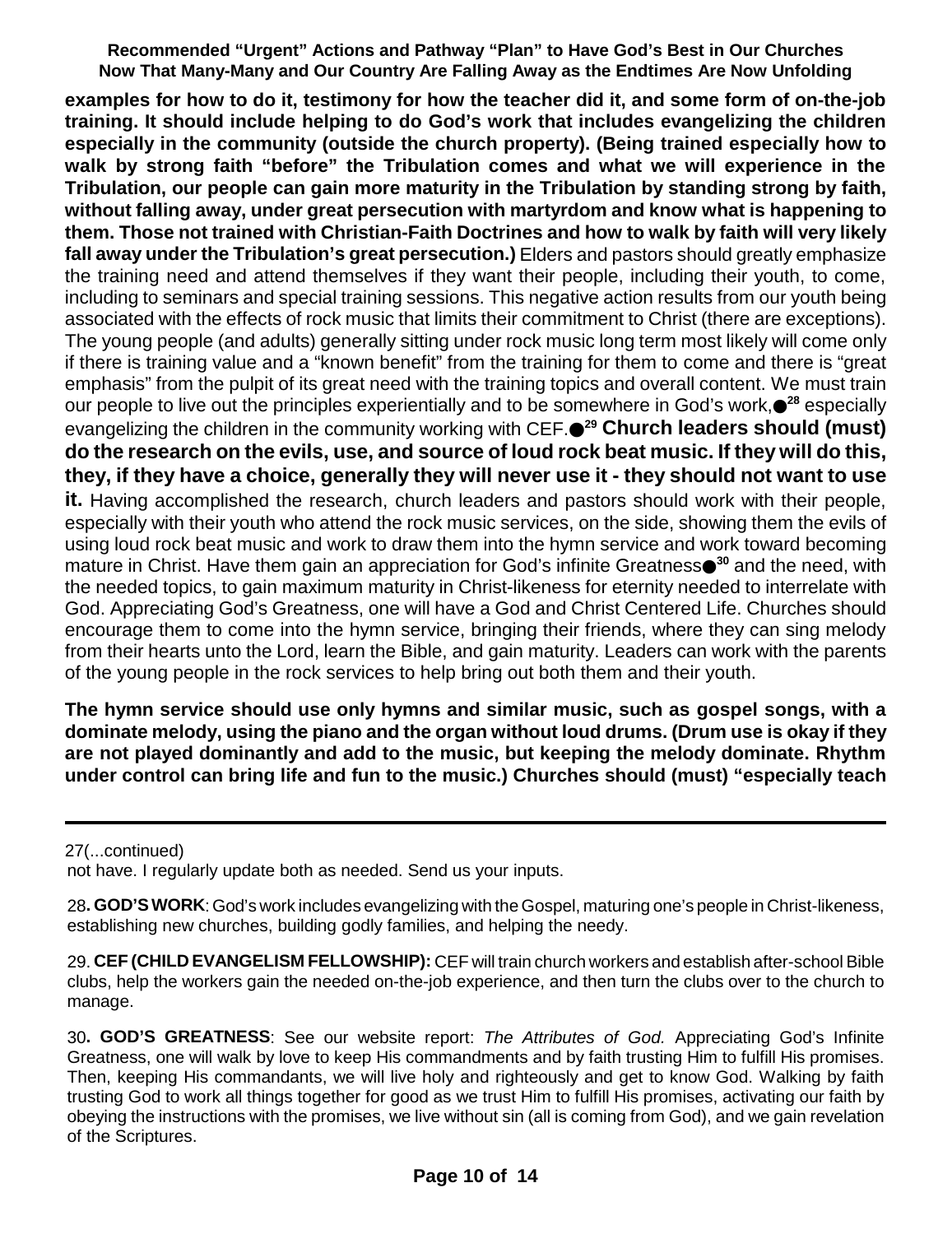**in depth-breadth" going verse by verse in expository preaching with a version of God's Whole Counsel (a curriculum) with "much application (with personal testimony)," living out the Christian Life Relationship Principles, working toward maximum maturity. <sup>31</sup> This in depth and breadth training will help draw the youth, who have sat underrock music. Using limited training in the hymn service most likely will not draw the youth when they can have the same limited training in the rock music service. Using in-depth training will help them mature. They need to see this benefit. Churches should work to add an evening Sunday church service if they do not have one. Church leaders should know and have a list of the topics needed to be lived out to gain this maximum maturity and give testimony of their living them out. (Not having these, leaders may no longer know how to maximumly mature their people in Christ-likeness. They mainly will work for some Christian growth without thinking about or realizing they are not maximumly maturing their people. This is the very likely situation today in many or most churches.)**

**6. BENEFITS GAINED (BY CARRYING OUT THE RECOMMENDATIONS): By carrying out the RECOMMENDATIONSunder "URGENT ACTION" SOLUTION, we will have more of God's will and benefits (His best), and then, with excellence, we, in our churches, will have a much greater walk of fellowship with God and less sin. Our people and youth will have been trained to gain or work toward maximum maturity in Christ-likeness they need to interrelate with God toward His maximum in eternity living out the Christian-Life Relationship Principles. Churches now will be much more obedient to God and have a closerfellowship with God and Christ, and with each other. Our people will be more greatly worshiping God, singing melody <sup>32</sup> from their hearts as God desires. <sup>33</sup> Our people will be involved in ministry, especially to evangelize the children in the community. Our people will be warned, alerted, trained, and prepared for going through the soon-coming Calamity and Tribulation. They will know what is happening, and why when they come. They will know what to expect and what will happen to them (what they will experience) in the Calamity and Tribulation. (See the reference document.) They will have put in several months provisions (food, water, lighting, gasoline etc.) they will need to get through the soon-coming Calamity. Then, they will not be caught unaware and blind-sided. Our people will be in mutual support home church groups. They will be trained and prepared to stand**

31**. TOP LEVEL NEEDED TOPICS:** (1) Appreciate God's infinite Greatness; (2) Live as Christ does with everything coming from God the Father (from the Bible); and (3) Living by love keeping the commandments and by faith trusting God to fulfill His promises. (We must know the commandments and memorize the promises.)

32**. MELODY:** Professional musicians (Garlock and Woetzel (Drs'): *Music in the Balance*) state that the best music has the melody dominate, the harmony next, and then the rhythm under control without having dominate loudness. The melody reaches the spirit, the harmony the mind, and the rhythm the body. This is the music of the Bible. Rhythm under control (not dominate) is needed to bring life and fun to the music.

33. **AWESOME AND GREAT SPIRITUAL SINGING:** I attended a CEF international conference where there were 1100 people from 87 different nations attending. **"ALL"** the people were in the ministry, **"ALL"** the people were Christians and "highly committed" to Christ, and **"ALL"** the people had led tens of kids to Christ. When they sang the great hymn: *To God be the Glory*, it was absolutely awesome. They were singing from their hearts, souls, and spirits unto the God they love and serve. The tears ran down my face. Such great worship is not possible under rock music. They had this great and wonderful worship because God had used them greatly in the ministry. They saw His greatness at work when He brought salvation to people, especially to the children.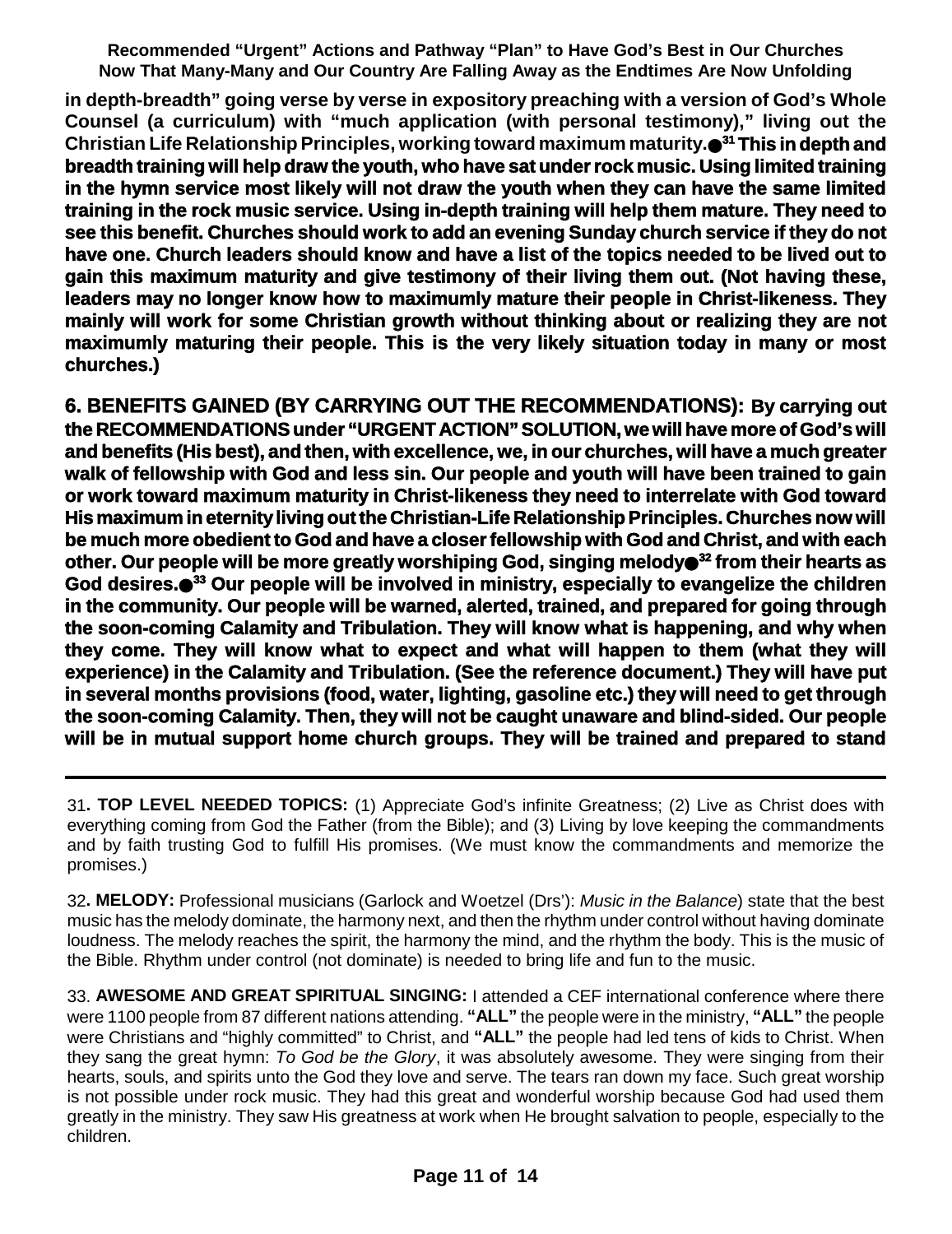**strong by faith in the coming persecution in the Tribulation. People most likely will need jobs under the coming financial crises.**

**7. COST NEEDED (TO ACCOMPLISH THE RECOMMENDATIONS): The churches should appreciate God's infinite Greatness and work to train and do the maximum of what He wants us to accomplish and to become. They should attempt to no longer work all things together for good themselves. They should become "eternityoriented" so theywork to urgentlymaximumly mature their people so they will have an intimate relationship with God. Doing the RECOMMENDATIONS and that under "URGENT ACTION" SOLUTION, our churches must give up their independent and Satan's ways of doing things. They must do things God's ways. They must depart from using the world's methods, as much as they can.** Thus, they must depart from using a drum band and loud beat rock and like type loud music, and purposely wearing casual clothes in the church services and Sunday schools. Leaders should present the example. At least, they should work to draw as many youth and parents as they can out of the rock music services into the hymn services with the piano and organ without loud drums and singing melody from their hearts unto the Lord. If they do not have one, churches should establish hymn services with in-depth training, without loud rock beat music. They should go to in-depth and in-breadth training, including with Christian-Life Relationship Principles with applications and personal testimony, for gaining maximum maturity and a close walk with God, participating in God's work. Discipleship Training Centers and seminars can be used. The hymn service should use in-depth verse by verse expository preaching and teaching, with application examples and personal testimony, to help mature their people. They should use accurately translated and not paraphrased Bibles. They will be sure to evangelize the adults and the children in the community. They will need to search the Scriptures for all that God wants for us to become and do, and for all the ways for how He wants for us to get there. They will do nothing else. The church will record a list of these aspects in the computer for others to read and for updating.

**8. PENALTIES IF WE DO NOT CARRY OUT THE RECOMMENDATIONS): If we do not "urgently" do the RECOMMENDATIONS (and that under "URGENT ACTION" SOLUTION), our people sitting under rock music and/or limited training will enter eternity with much-much less maturity in Christ-likeness than God desires and will be caught blind sided as the Calamity comes without warning apart from the signs and the watchman's warning. This will effect and limit their maximum walk with God for all eternity.** They will have less walk and know less of God throughout eternity, or take much longer to get there. Many fewer children will be evangelized in the community resulting with fewer adult ministries.(Our children being evangelized now in the community, because of the current limited training, will have but limited maturity for eternity with which to know and to relate to God.) Our churches will continue to be transformed to become the immature church with a loss of biblical intellect and with a low plateau of biblical knowledge especially that needed to become mature and know how the endtimes unfold. This falling away (source) gives Satan, according to the spiritual warfare rules, the power to bring and rule the endtimes through his people (symptom)**.Soon, after much time passes, even now, "very few" people will know the Bible in any depth-breadth. This is satanic strategy. Our churches using loud rock beat music and limited training will have been transformed to become the immature church. Thus, a most terrible (the greatest) spiritual dark age is coming in the Tribulation.** The children now being evangelized, with the church in this condition, will gain hardly any maturity needed for eternity. This is most terrible. Our churches will have disobeyed God by their not maximumly maturing their people and not adequately evangelizing children and adults out in the community. This will cause a great reduction of adults who might be saved as children. Many people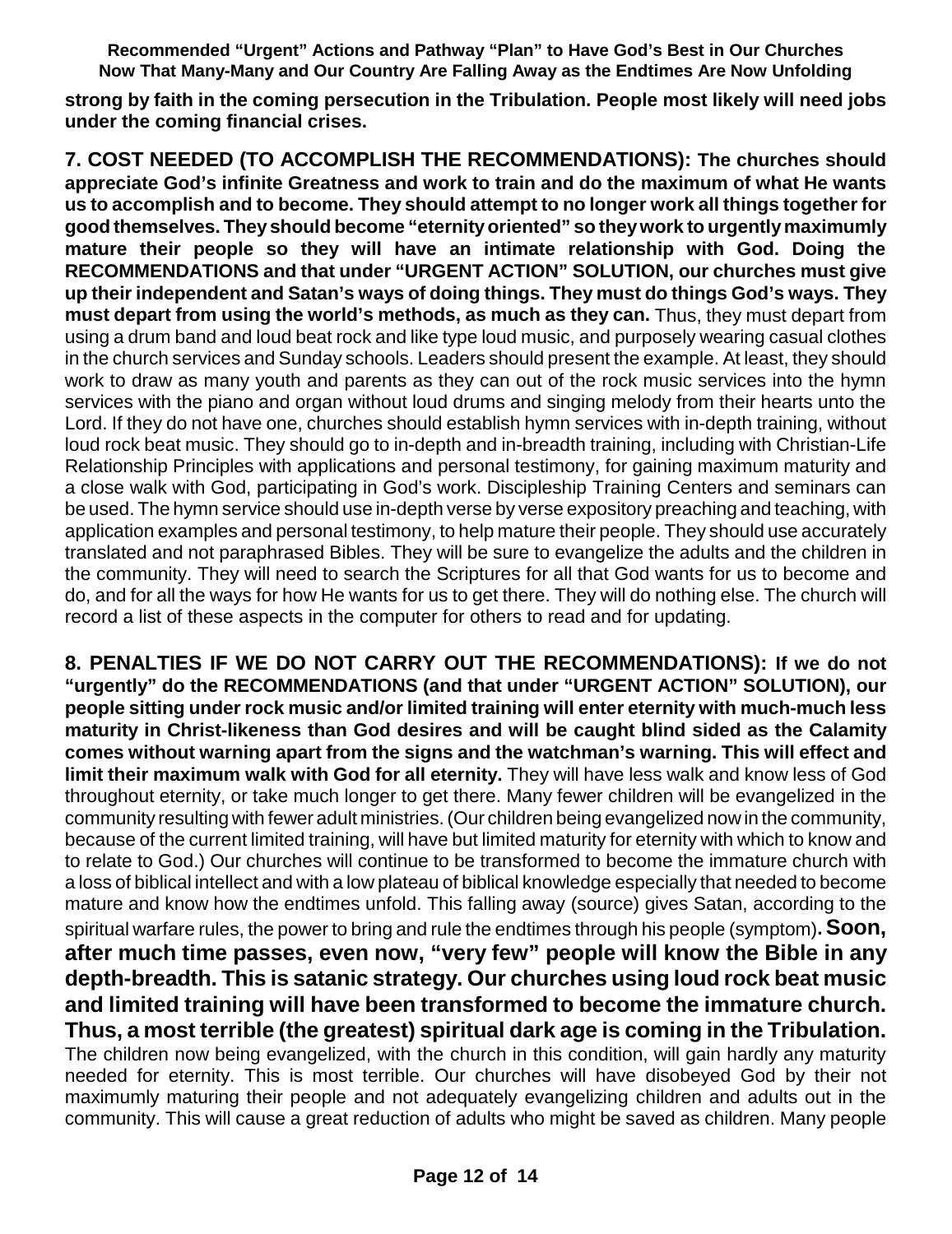will not be evangelized. We will have given, in my view, God many years of false worship by using the Devil's rock beat music doing our and the world's ways, not God's. Our people, not being warned, alerted, and prepared, will have been caught blind sided when the Calamity comes including without having the needed provisions. They will not be prepared to go through the Tribulation, including to walk by strong faith during the coming Tribulation. Many, untrained, will fall away under the persecution in the coming Tribulation. Not being trained properly, especially how to become mature in Christ-likeness and know how the endtimes unfold, our people, very likely, will not know what is happening when they find themselves in the Calamity and Tribulation. They, then, can have a massive falling away as the Bible teaches. Our churches will have been influenced by Satan's strategy to help keep the elect from believing and accomplishing God's work. This, then, gives Satan the power to bring the endtimes Calamity and Tribulation for divine discipline over which he and his people will rule.

**9. REQUIRED HAPPENINGS BEFORE PROPHETIC EVENTS CAN OCCUR: (1)The Tribulation can only begin after the American churches in the endtimes special sequence, followed by the people in God's most endtimes favored nation, have sufficiently fallen away; (2) The Rapture can only occur after the endtimes Tribulation AFTER ALL people who are to live, have lived, and have made formal and binding decisions to accept or deny the Gospel (no one is born or saved after the Rapture); and (3) Christ cannot rapture the church until after the endtimes Tribulation, and after the heavenly court has declared Him the winner of the spiritual warfare over Satan, and as a result, has granted Him the authority to do so according to the rules of the spiritual warfare. The Rapture is Post-Tribulational. It will take all believers, both Jews and Gentiles, from all of history.**

**10. EXPECTATIONS: Because many or most of our churches now: (1) no longer know sound doctrine and the topics with which to train with Christian-Life Relationship Principle; and (2) because Bible Prophecy will be fulfilled, it is expected that very few churches will change and carry out the RECOMMENDATIONS and "URGENT ACTION" SOLUTION. They will not have God's best to be ready for the endtimes and eternity.** They will not know what is happening when the Calamity and Tribulation come. Our church people will be caught unprepared, untrained, and not warned. They will be caught blind sided. Many in the Tribulation will have a great falling away not having been trained and/or have listened to rock music for many years. Others, the few who have faithfully followed the Lord, generally without rock music, will stand strong in the Tribulation and gain more maturity.

**But your and my church can change and prepare. But is it likely they will? We can encourage them.**

**11. GRIEVING: Do you want your people, including your young people, saying, when they find themselves in the Tribulation etc., not being warned and trained, why did you not warn and train me? Why did you not tell me?** Will you not grieve as a church leader, when in the Tribulation you see your church and family people, especially your children and youth, suffering and disoriented by not have been trained, not knowing what is happening and Why? Will you not grieve because you did not warn, train, and prepare your people to gain maximum maturity for eternity, and to know how the endtimes come, before the Calamity and Tribulation came, when you were alerted and warned to do so? Should you not expect God's judgment for not doing what you should have done?

### **12. DARKEST SPIRITUAL PERIOD IN HISTORY COMING: Because our churches are now**